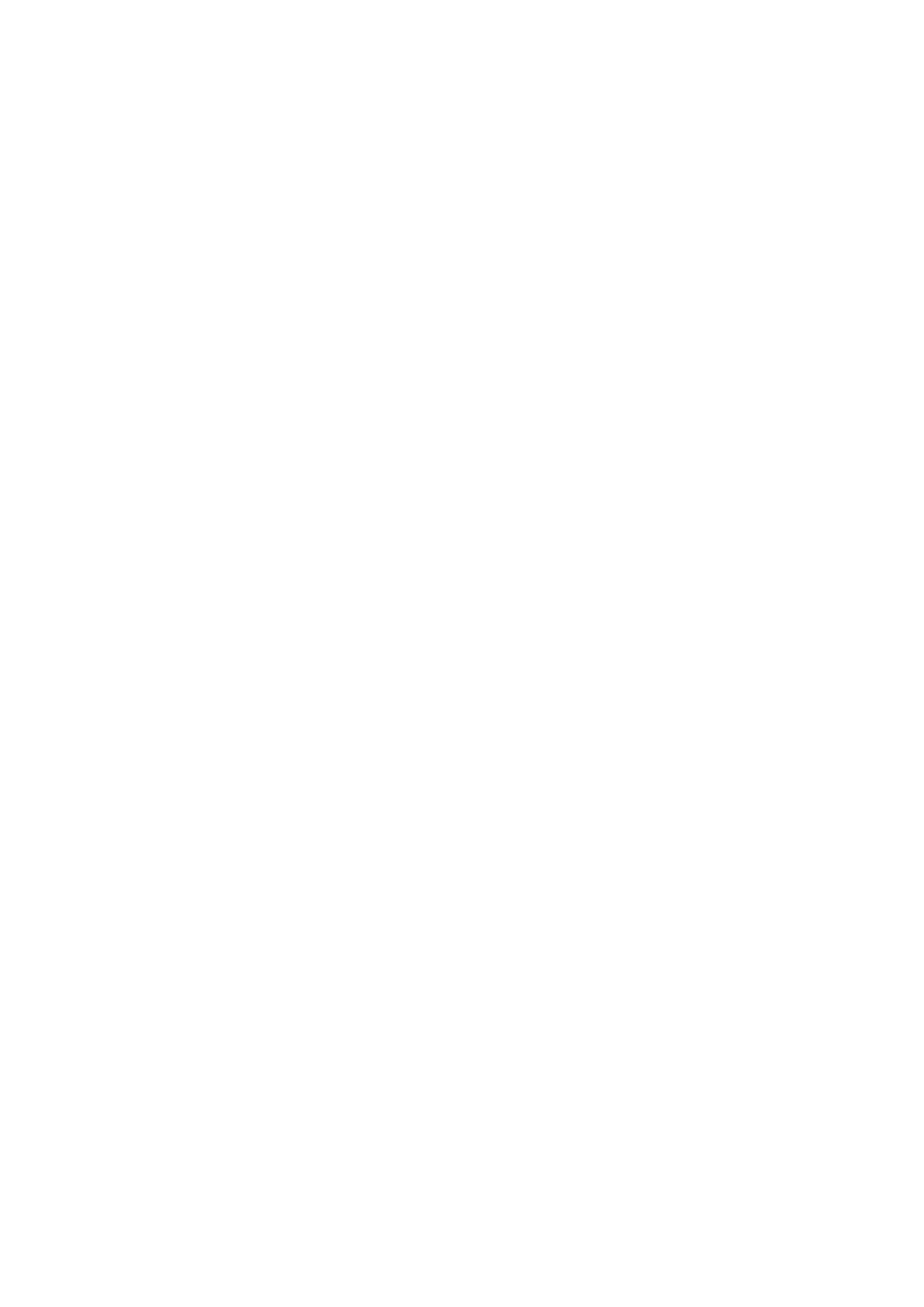## **NORTHERN TERRITORY OF AUSTRALIA**

### **FIREARMS AND WEAPONS CONTROL LEGISLATION AMENDMENT ACT 2016**

**Act No. [ ] of 2016** \_\_\_\_\_\_\_\_\_\_\_\_\_\_\_\_\_\_\_\_

\_\_\_\_\_\_\_\_\_\_\_\_\_\_\_\_\_\_\_\_

# **Table of provisions**

| Part 1              | <b>Preliminary matters</b>                                |
|---------------------|-----------------------------------------------------------|
| 1<br>$\overline{2}$ |                                                           |
| Part 2              | <b>Amendment of Firearms Act</b>                          |
| 3<br>4<br>5         |                                                           |
| Part 3              | <b>Amendment of Weapons Control Act</b>                   |
| 6<br>7<br>8         |                                                           |
| Part 4              | <b>Amendment of Firearms Regulations</b>                  |
| 9<br>10<br>11       |                                                           |
| Part 5              | <b>Amendment of Weapons Control</b><br><b>Regulations</b> |
| 12<br>13            |                                                           |
| Part 6              | <b>Expiry of Act</b>                                      |
| 14                  |                                                           |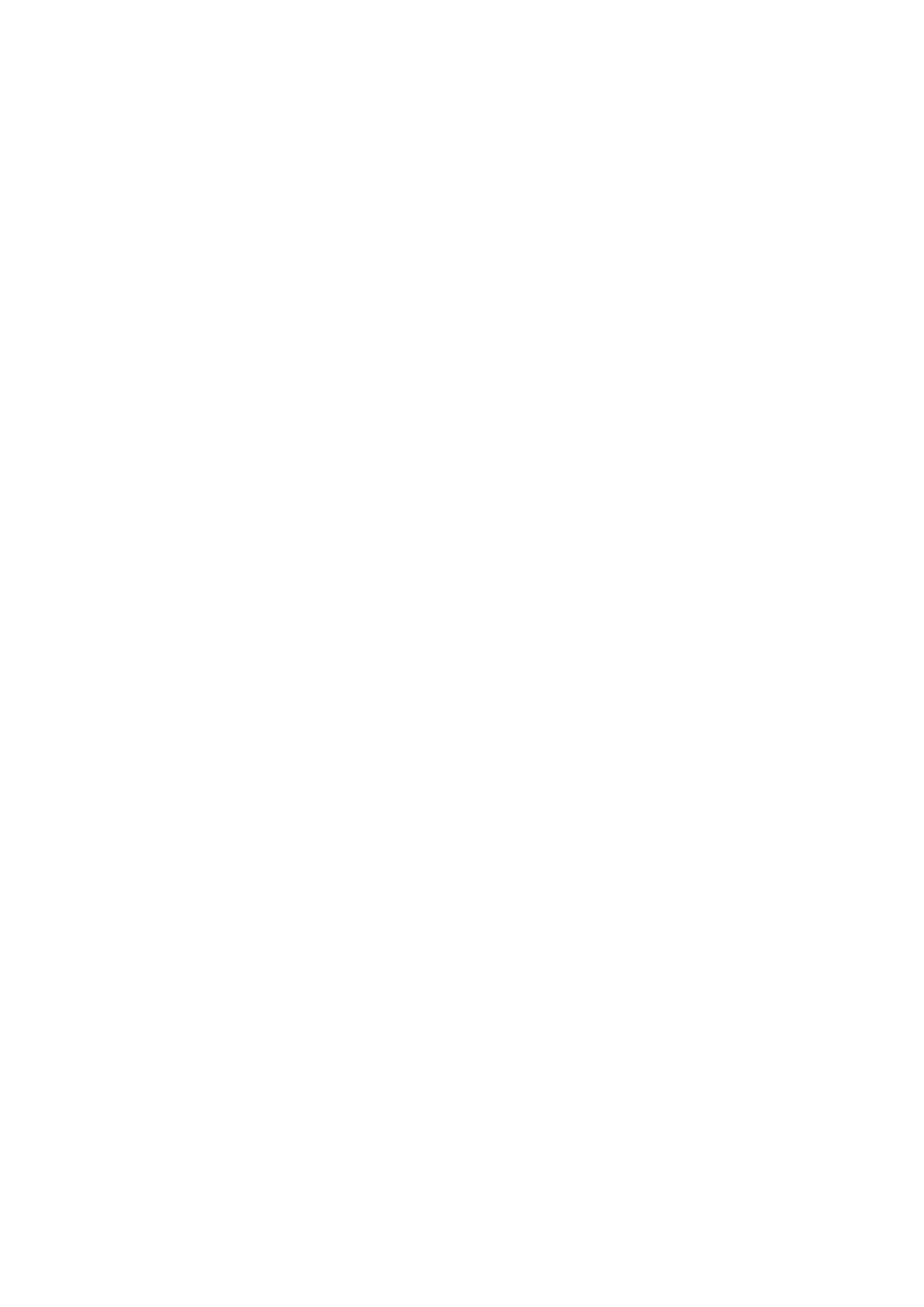

# **NORTHERN TERRITORY OF AUSTRALIA** \_\_\_\_\_\_\_\_\_\_\_\_\_\_\_\_\_\_\_\_

## **Act No. [ ] of 2016** \_\_\_\_\_\_\_\_\_\_\_\_\_\_\_\_\_\_\_\_

An Act to amend the *Firearms Act*, *Weapons Control Act*, *Firearms Regulations* and *Weapons Control Regulations*

> [*Assented to [ ] 2016*] [*Second reading [ ] 2016*]

**The Legislative Assembly of the Northern Territory enacts as follows:**

# **Part 1 Preliminary matters**

#### **1 Short title**

This Act may be cited as the *Firearms and Weapons Control Legislation Amendment Act 2016*.

#### **2 Commencement**

This Act commences on the day fixed by the Administrator by *Gazette* notice.

## **Part 2 Amendment of Firearms Act**

#### **3 Act amended**

This Part amends the *Firearms Act*.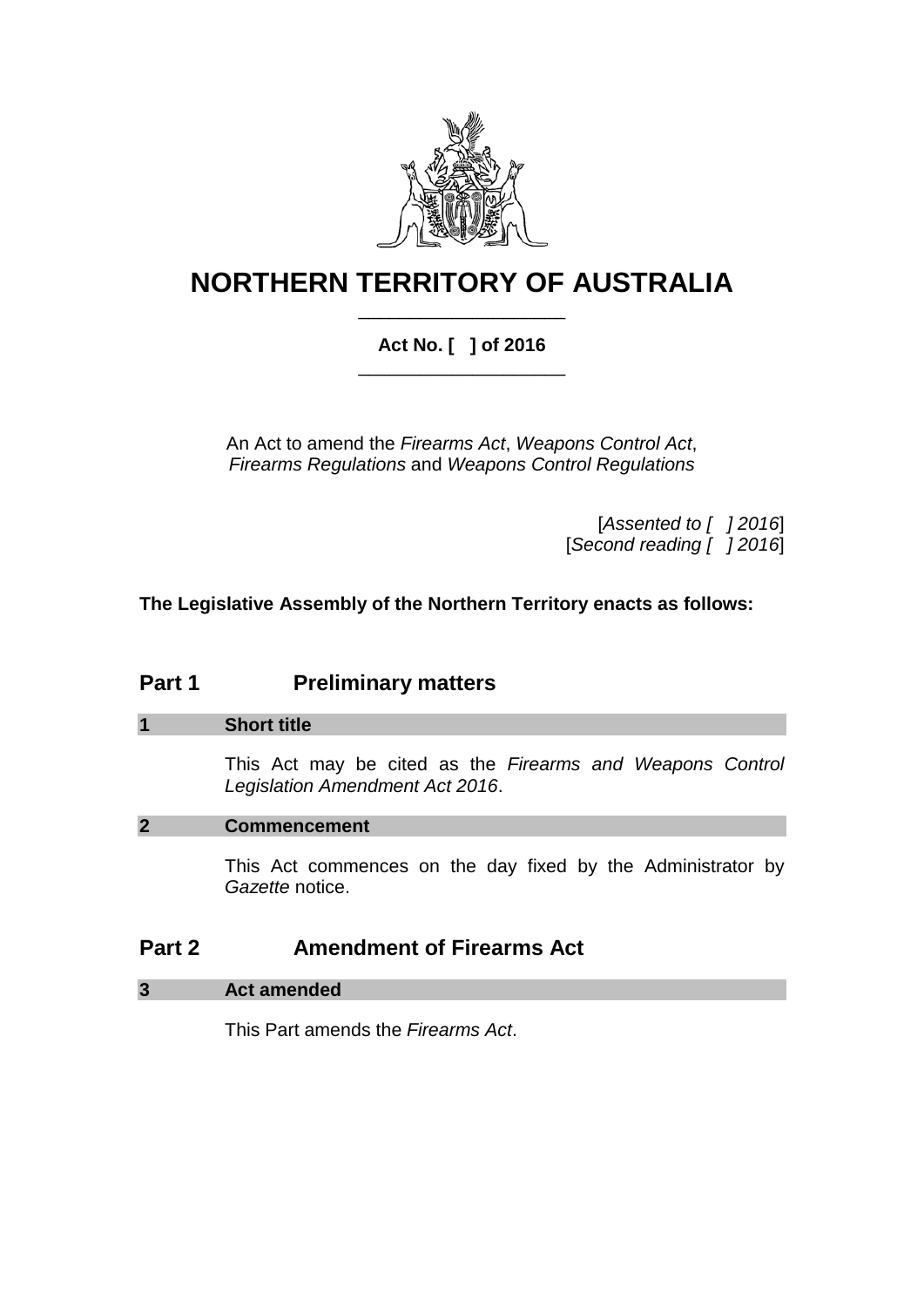#### **4 Section 4 amended**

 $(1)$  Section 4(4)(d)

*omit, insert* 

- (d) an officer of Customs as defined in section 4 of the *Customs Act 1901* (Cth); or
- (2) After section 4(4)

*insert*

(4A) Section 69 does not apply to a person specified in subsection (4) in respect of the person's possession of ammunition in the course of the person's duty as an officer or member.

### **All Contract Contract**

| $\overline{\mathbf{5}}$ | <b>Section 14 amended</b>                        |
|-------------------------|--------------------------------------------------|
| (1)                     | Section $14(1)(a)(i)$ and (e)                    |
|                         | omit                                             |
|                         | 5                                                |
|                         | insert                                           |
|                         | 10                                               |
| (2)                     | Section $14(1)(a)(ii)$ and (f)                   |
|                         | omit                                             |
|                         | 3                                                |
|                         | insert                                           |
|                         | 5                                                |
| (3)                     | Section 14(1)(a)(iii) and (iv), (c), (d) and (g) |
|                         | omit                                             |
|                         | one year                                         |
|                         | insert                                           |
|                         | 5 years                                          |
|                         |                                                  |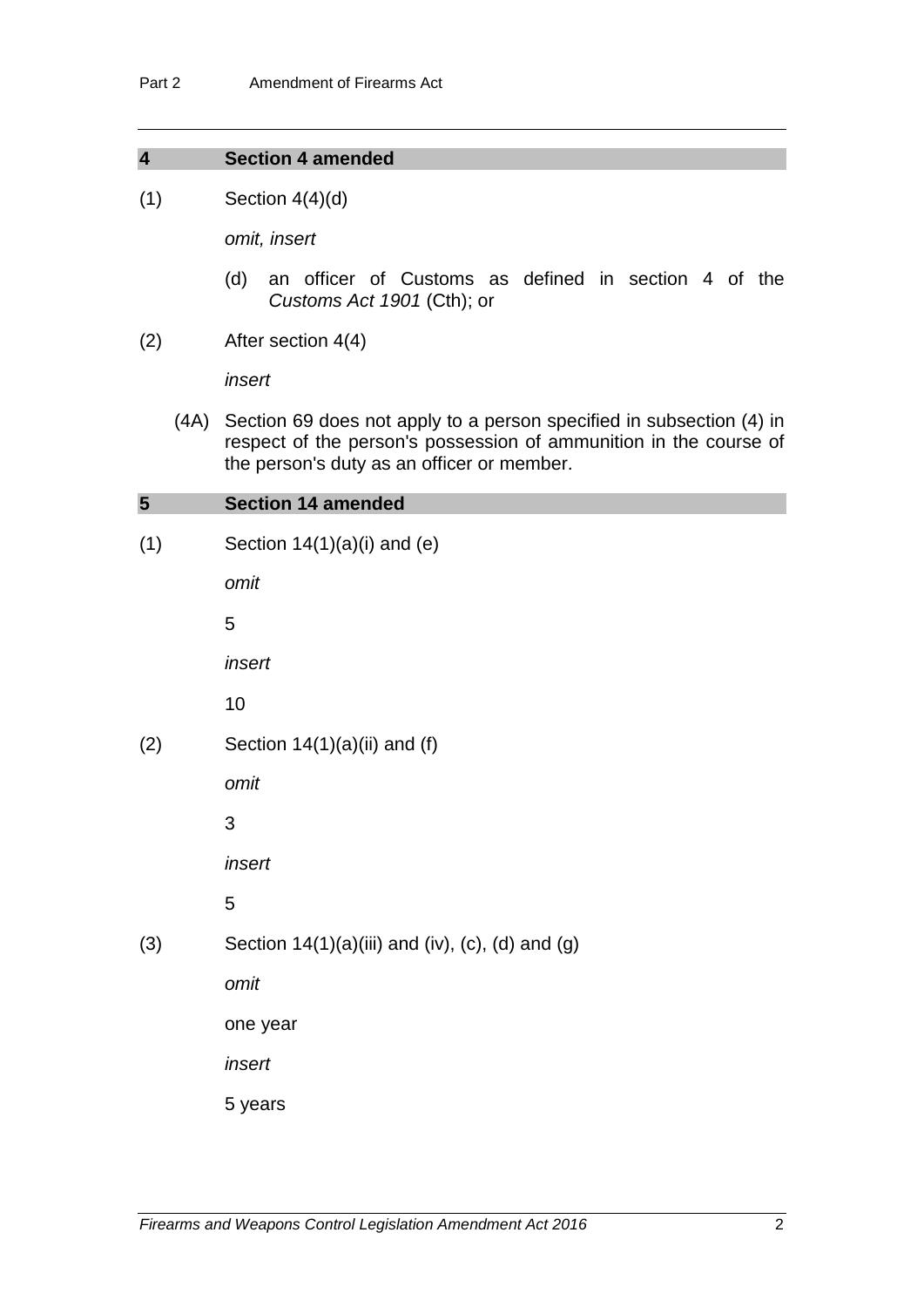| (4) | Section $14(1)(h)$ and (i) |
|-----|----------------------------|
|     | omit                       |
|     | 1 year                     |
|     | insert                     |
|     | 5 years                    |

## **Part 3 Amendment of Weapons Control Act**

#### **6 Act amended**

This Part amends the *Weapons Control Act*.

```
7 Section 12 amended
```
Section 12(1)(d)

*omit, insert*

(d) an officer of Customs as defined in section 4 of the *Customs Act 1901* (Cth);

#### **8 Section 14 amended**

Section 14(2)

*omit*

specified period or indefinitely

*insert*

period not exceeding 10 years

# **Part 4 Amendment of Firearms Regulations**

#### **9 Regulations amended**

This Part amends the *Firearms Regulations*.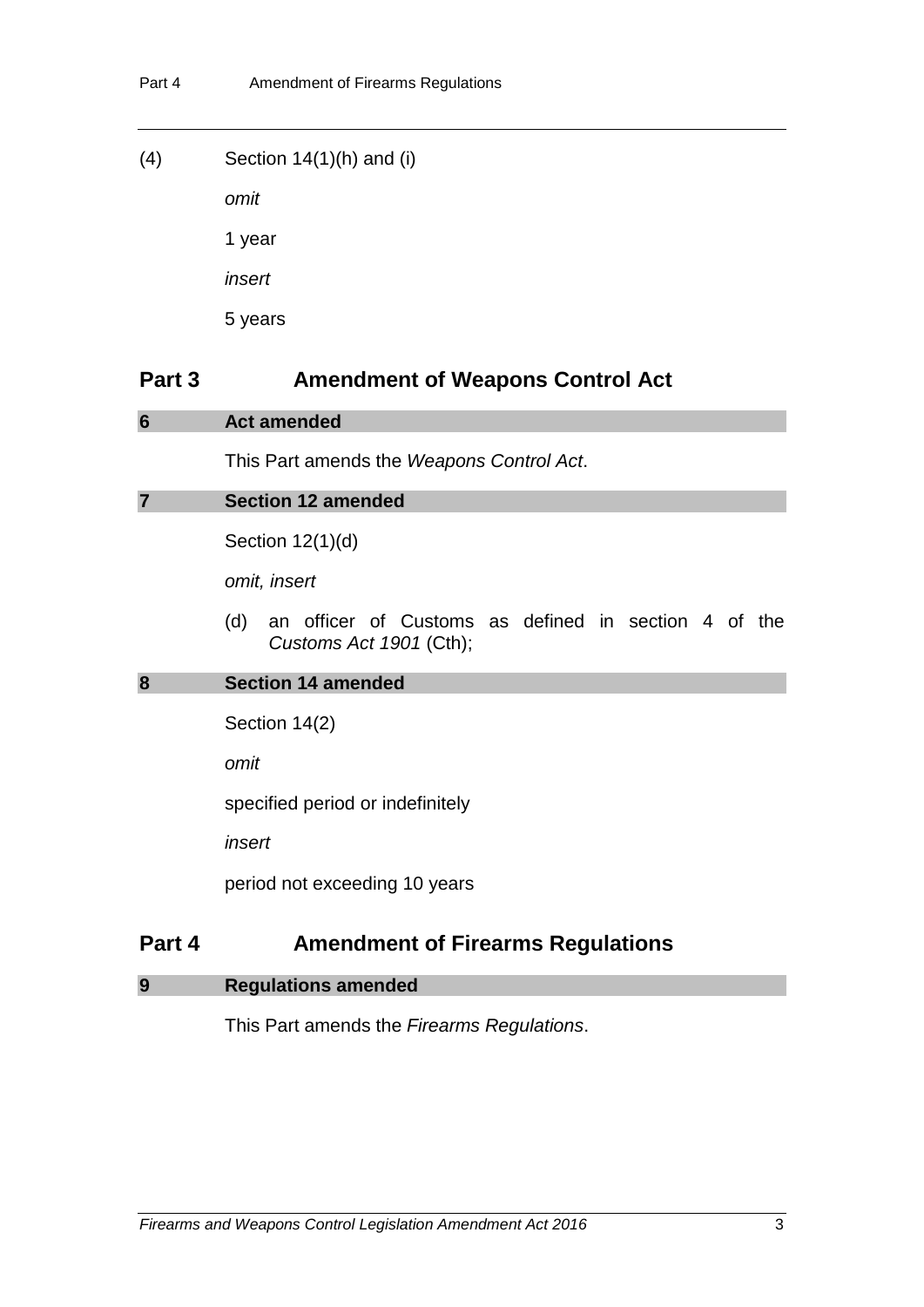#### **10 Regulation 21 amended**

(1) Regulation 21, before "A category"

*insert* 

(1)

(2) Regulation 21, at the end

*insert* 

(2) Subregulation (1)(c) does not apply in relation to the storage of ammunition by a person excluded under section 4(4A) of the Act from the application of section 69 of the Act.

#### **11 Regulation 22 amended**

(1) Regulation 22, before "A category"

*insert*

- (1)
- (2) Regulation 22, at the end

*insert*

(2) Subregulation (1)(c) does not apply in relation to the storage of ammunition by a person excluded under section 4(4A) of the Act from the application of section 69 of the Act.

## **Part 5 Amendment of Weapons Control Regulations**

#### **12 Regulations amended**

This Part amends the *Weapons Control Regulations*.

#### **13 Schedule 3 amended**

Schedule 3, column 2

*omit, insert*

| Column 2 – Fee     |  |
|--------------------|--|
| 25.5 revenue units |  |
| 51 revenue units   |  |